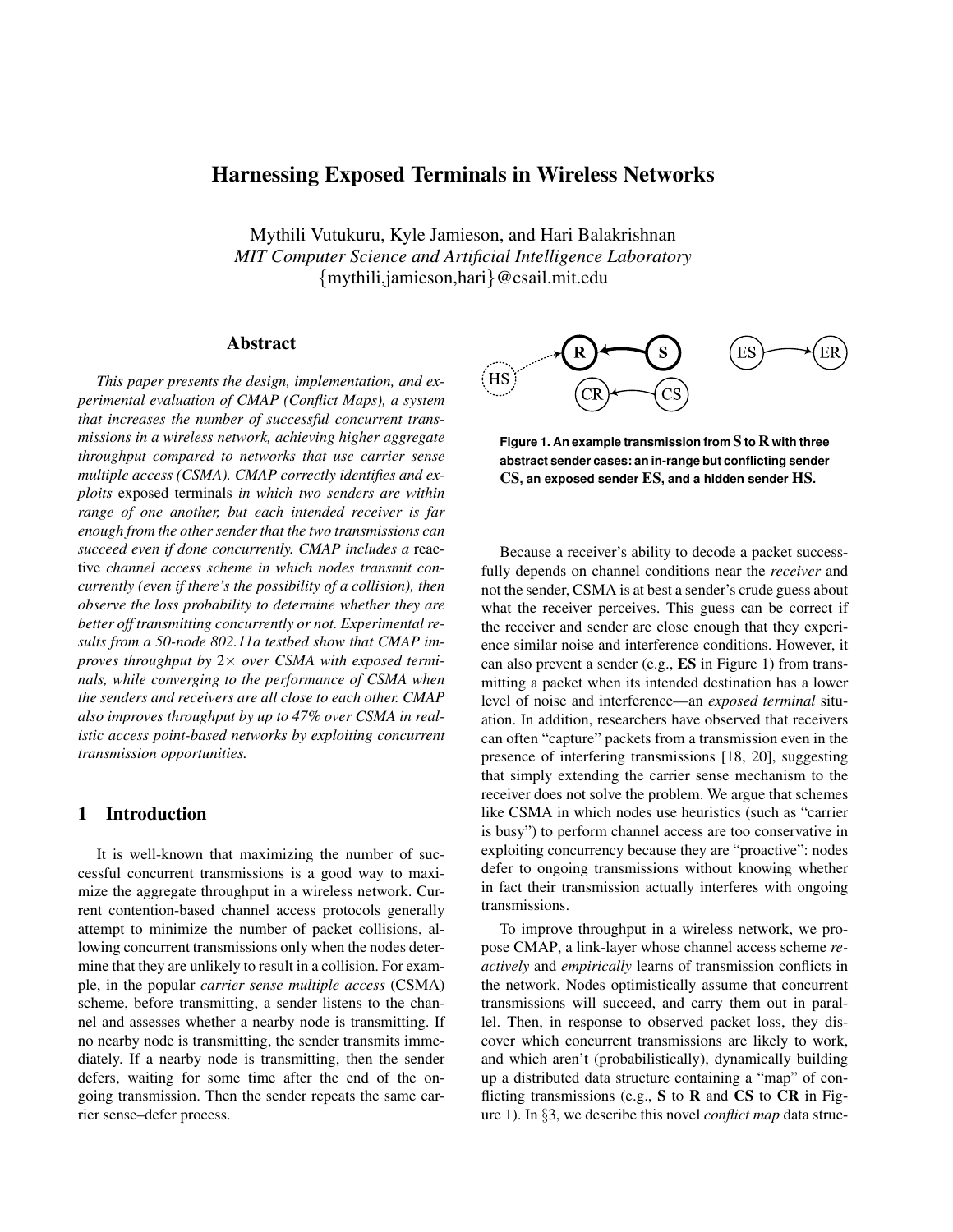ture (hence the name CMAP), and show how nodes can maintain it in a distributed fashion by overhearing ongoing transmissions and exchanging lightweight information with their one-hop neighbors. By listening to ongoing transmissions on the shared medium to identify the current set of transmitters, and consulting the conflict map just before it intends to transmit, each node determines whether to transmit data immediately, or defer.

Of course, not all conflicting senders will be in range of each other to overhear and make the transmit-or-defer decision because of the well-known "hidden terminal" problem (HS in Figure 1). To prevent performance degradation in such cases, a CMAP sender implements a reactive *lossbased backoff mechanism* to reduce its packet transmission rate in response to receiver feedback about packet loss. Finally, note that any scheme that seeks to exploit the exposed terminal opportunity shown in Figure 1 must cope with link-layer ACKs from  $\bf{R}$  to  $\bf{S}$  being lost at  $\bf{S}$  due to a collision with ES's transmission. CMAP tolerates ACK losses with a *windowed ACK and retransmission protocol*.

We have implemented a CMAP prototype in software running on a 50-node testbed with commodity 802.11a wireless LAN hardware (§4). We present an evaluation of CMAP in  $\S 5$  showing that CMAP leads to a 2 $\times$  improvement over CSMA with exposed terminals, while successfully avoiding interfering concurrent transmissions. In access point-based topologies with multiple concurrent transmissions, CMAP improves aggregate throughput by between 21% and 47%; the median per-source throughput is  $1.8\times$  better than CSMA. CMAP also achieves a 52% improvement in aggregate throughput over CSMA in content dissemination mesh networks. These gains are mainly due to the non-interfering concurrent transmission opportunities that CMAP is able to exploit.

The contributions of this paper over existing proposals to solve the exposed terminal problem [1, 11, 16] are as follows. First, CMAP identifies all exposed terminal opportunities because it uses packet delivery probabilities, not heuristics that may (indirectly) influence packet delivery, to identify exposed terminals. Second, CMAP nodes gather the packet delivery probabilities in an online and distributed fashion, and do not require any offline measurements. Finally, CMAP demonstrates its gains in a live 802.11a testbed implementation.

# 2 Overview of CMAP

The CMAP design has three parts: a channel access (MAC) protocol, a windowed retransmission protocol, and a backoff mechanism that uses receiver feedback.

Channel access. The CMAP MAC uses a distributed data structure called the *conflict map*, which allows nodes to determine which pairs of transmissions are likely to obtain



**Figure 2. Example conflict map state shown for node** *u* **when it detects a transmission between** *x* **and** *y* **that conflicts with its transmission to** *v***.**

lower throughput if done concurrently than if done sequentially. The nodes in the network use *empirical* observations of packet losses to populate the conflict map, rather than assuming proactively (e.g., because the carrier is busy) that a given pair of transmissions shouldn't be done concurrently because a collision might ensue.

Each node computes and stores a portion of the conflict map using feedback from its receivers about the fate of its transmissions. This conflict information at node *u* is a table with entries of the form  $(v : x \rightarrow y)$ . This entry, shown in Figure 2, means that if *u* were to send to *v* concurrently with a transmission from *x* to *y*, then the resulting throughput would be lower than if the two transmissions were done sequentially. We call such transmissions *conflicting*. If two transmissions conflict, it would be better for one of the senders (say, *u*) to *defer* its transmission while the other transmission is in progress. For this reason, we call this table the node's *defer table*. The union of the defer tables of all the nodes in the network forms its conflict map.

Initially, the defer table at each node is empty, so nodes transmit without hesitation whenever they have data to send. Each receiver keeps track of the packet loss rates from its sender as well as what other concurrent transmissions were ongoing during the time it was receiving packets. If a receiver notices that the packet loss rate from its sender is high when another concurrent transmission is in progress, it infers that the concurrent transmissions conflict and propagates this information to the defer tables of the conflicting senders. §3.1 describes this process in detail.

Each node in the network continuously listens to the wireless channel to keep track of what other transmissions are currently in progress in its vicinity. When a node *u* is about to send a packet to node  $v$ , it consults its defer table to see if there are any entries of the form  $v : x \rightarrow y$ , such that there's an ongoing transmission between *x* and *y*. If so, *u* defers its transmission until  $x \rightarrow y$  completes and then reattempts to transmit. Otherwise, it goes ahead and transmits. The transmission decision process is described in §3.2.

Windowed retransmission protocol. To increase the packet success rate observed by higher layers, receivers send link-layer ACKs for the received data packets; in response, the sender retransmits packets presumed lost. The CMAP retransmission protocol (§3.3) uses a window, un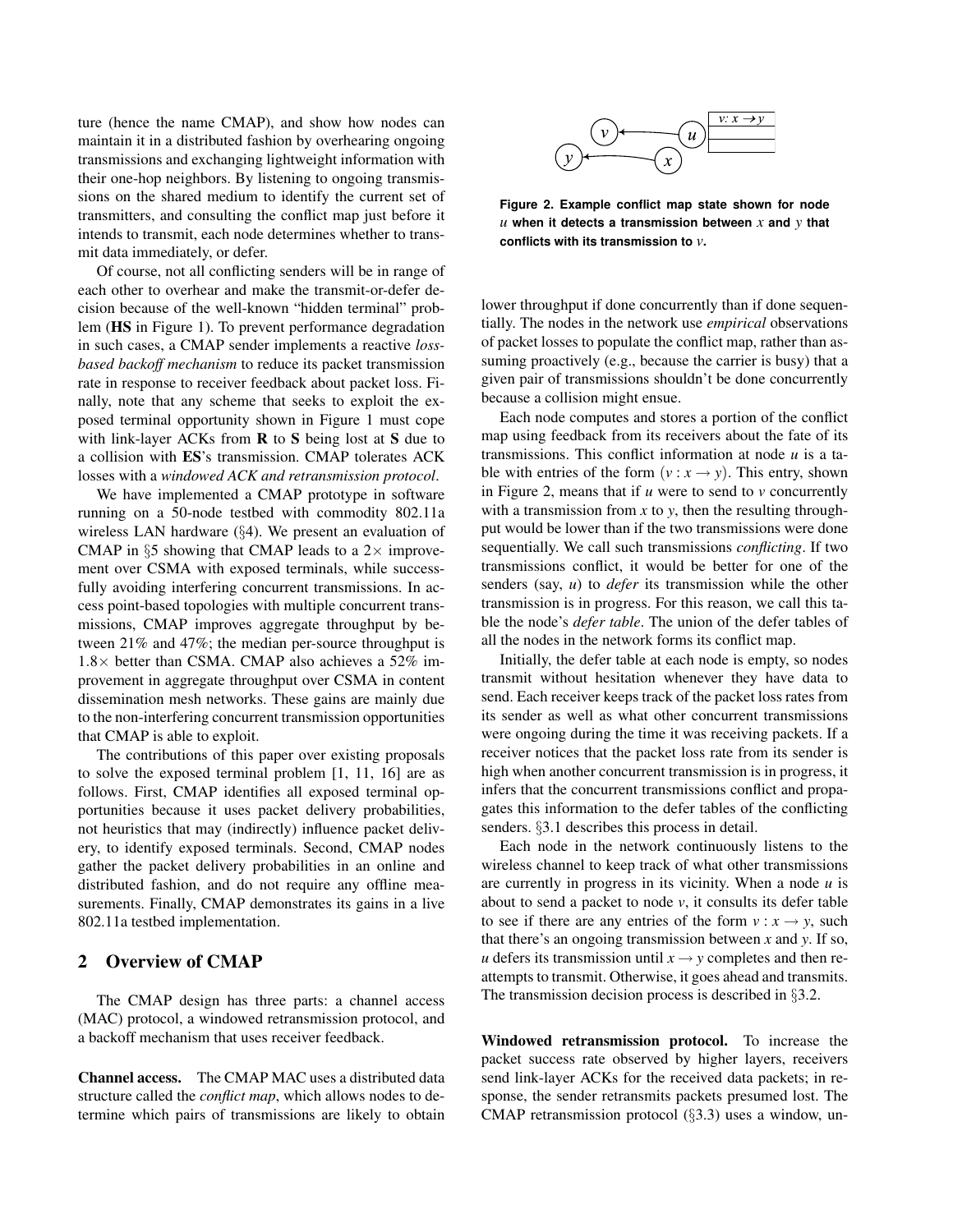like current wireless LAN link layers that use a stop-andwait retransmission protocol (i.e., a window size of 1). The ACKs sent by receivers are cumulative and contain a bitmap indicating which packets in the window have been received. The main benefit of the window mechanism is to avoid spurious retransmissions when only the ACK (and not the data packet) gets lost, thereby making the retransmission protocol resilient to ACK losses. This resilience is important for CMAP because although making transmission decisions using the defer table exploits exposed terminal opportunities, the ACKs have a high likelihood of being lost in collisions at the exposed senders. For example, in Figure 1, the ACK from receiver R to sender S can collide at S with a data transmission from ES to ER.

Backoff policy. As described thus far, for a sender to defer to an interfering transmission, the receiver must be able to identify the interferer and the sender must be able to overhear the interfering transmission. Therefore, CMAP may degrade performance when an interferer is out of hearing range of either the sender or the receiver; we show in §5.4 that the expected reduction in CMAP throughput due to such "hidden interferers" is around 10% of the link rate. To improve throughput in such cases, CMAP uses a loss rate-based backoff policy (§3.4). Because CMAP uses cumulative ACKs, senders in CMAP, unlike 802.11 senders, do not back off every time a transmission fails to elicit an ACK. Instead, receivers report the loss rate over a window of packets in every cumulative ACK, and senders back off when this loss rate exceeds a threshold.

### 2.1 Physical Layer Abstraction

CMAP encapsulates packets with a CMAP header and trailer before handing them over to the physical layer (PHY). We assume the following abstract model of the underlying PHY: it decodes and delivers the headers and trailers of received packets independent of the rest of the packet [5]. This PHY model has two important properties. First, it "streams" the header of an incoming packet to the CMAP layer before the rest of the packet reception completes. This property ensures that nodes learn of and defer to ongoing conflicting transmissions in a timely manner. Second, even if some bits in the packet's payload are corrupted in a transmission, the PHY can salvage error-free headers and trailers and pass that information to CMAP. This ability to recover headers or trailers from a collision helps populate the conflict map  $(\S 3.1)$ .

This abstract model of the physical layer can be realized in two ways. Our CMAP implementation (§4) uses a software "shim" that transmits separate small "header" and "trailer" packets with their own checksums (CRCs) before and after a data packet respectively; doing so provides the abstraction with the two properties mentioned above without modifying the current PHY implementations. An alter-



**Figure 3. CMAP packet format.**

nate approach, which requires hardware modification but has lower overhead, is to transmit the header and trailer as part of the packet and use recently-proposed partial packet recovery techniques [5] to decode headers and trailers independently. For ease of exposition and without loss of generality, however, we will describe the design of CMAP assuming the physical layer abstraction of the previous paragraph.

## 3 CMAP Design

This section describes CMAP's design in detail. The CMAP packet format, header and trailer subfields and their suggested sizes are shown in Figure 3. In addition to the source and destination MAC addresses, the CMAP header and trailer contain the estimated transmission time of the packet, which lets deferring nodes decide how long they need to wait before attempting to send data. They also contain a link-layer sequence number and a separate CRC covering the entire header or trailer.

CMAP nodes are always in promiscuous mode, attempting to decode the headers and trailers of other concurrent transmissions that they can overhear.  $1$  For now, we assume that all packets are transmitted at a common bit-rate and power level. This assumption simplifies the discussion of the system; in §3.5, we discuss how CMAP must be modified to handle heterogeneous bit-rates and transmit power levels. We also assume that all transmissions are unicast; we discuss how to handle transmissions with more than one intended destination in §3.6.

#### 3.1 The Conflict Map

We first describe how each node maintains its defer table to form the network's conflict map. We use the notation  $u \rightarrow *$  to denote a transmission from *u* to any other node (or to the broadcast address).

Each sender uses feedback obtained from receivers to populate its defer table. To provide this feedback, each receiver maintains an *interferer list* by observing the fate of packets reaching it, periodically broadcasting this list to all other nodes (senders) in its vicinity.

Constructing the interferer list. The interferer list at receiver node  $v, I_v$ , is a list of pairs  $(u, x)$  of sources *u* and in-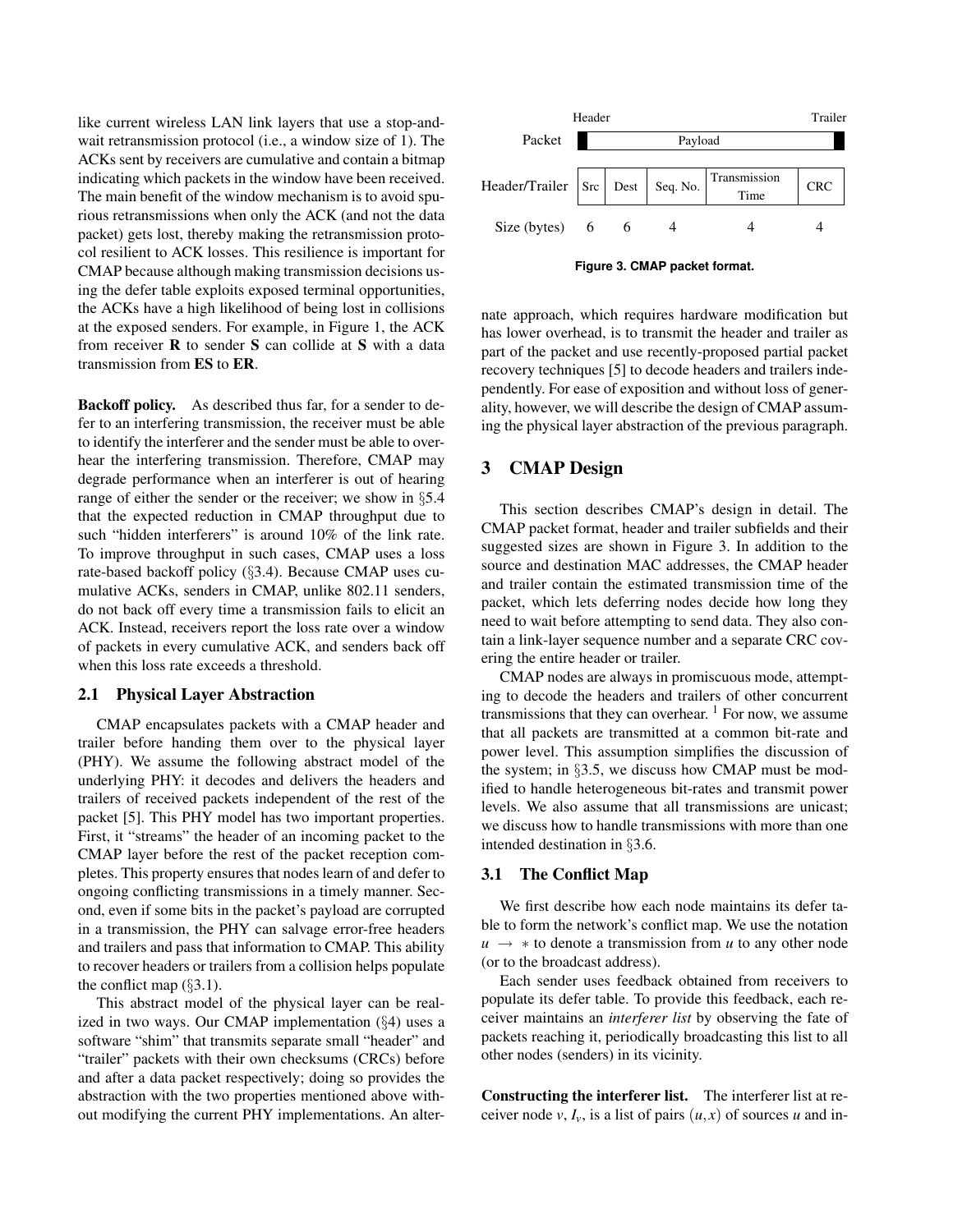

**Figure 4. Example to illustrate CMAP's operation.**

terferers *x*, such that  $(u, x) \in I_v$  implies that the transmission  $x \rightarrow *$  conflicts with the transmission  $u \rightarrow v$  (see Figure 4 throughout this discussion). *v* adds this entry to the list after observing that transmissions from *u* to itself suffer a packet loss rate greater than a certain threshold  $l_{interf}$  whenever a transmission from  $x$  (to any other node) is concurrent; in such cases, it would make sense for *u* to defer its transmission to *v* when *x* was already transmitting data. Node *v* uses a threshold loss rate *linterf* and not just a single packet loss to infer interference, because if *x* causes only mild interference to  $u \rightarrow v$ , then the overall throughput of  $u \rightarrow v$  would be higher if the transmissions proceeded concurrently than if *u* waited for *x* to finish. In fact, one can see that as long as the loss rate observed at  $\nu$  is below 0.5, the throughput of  $u \rightarrow v$  will be higher if *u* transmits concurrently with *x* than if *u* interleaves its transmissions with *x*'s transmissions. Therefore, *linterf* must be 0.5.

To populate its interferer list, a receiver that experiences interference must know the identity of the interfering sender. The key insight here is that, in collisions of packets of comparable sizes, either the header or the trailer from each of the colliding senders can be salvaged with high probability (our physical layer delivers error-free headers and trailers). For example, we see in Figure 5 that when *v*'s reception of a packet from source *u* is corrupted by a collision due to an interfering transmission  $x \rightarrow y$  that starts shortly afterward, *v* will be able to recover the header from *u* and the trailer from *x*.

When a receiver  $\nu$  detects a collision on a packet from *u* (by an unmatched header or trailer), it looks for headers or trailers from other sources received shortly before and after the collision. The receiver can verify that the transmissions corresponding to such headers or trailers actually overlapped in time with its reception using the transmission time information in the headers and trailers. When *v* identifies an interfering source  $x$  in this manner, it adds the pair  $(u, x)$  to  $I<sub>v</sub>$  if the packet loss rate from sender *u* is above the



**Figure 5. One of header or trailer of a packet usually survives in a packet collision.**

threshold *linterf* . Entries in the interferer list are timed out periodically to accommodate changing channel conditions and interference patterns.

Nodes periodically broadcast their interferer lists to all neighbors, either as standalone packets or by piggy-backing the interferer lists with routing beacons or other control messages. In general, it suffices to broadcast the interferer list to just the one-hop neighbors, because a receiver does not hear headers from interferers that are more than a hop away and hence does not know about them. However, in networks with asymmetric links (e.g., the receiver can hear the interferer's headers but the interferer cannot hear the receiver's interferer list updates), it may help to propagate the interferer list over two hops.

**Populating the defer tables.** When a node  $P$  receives an interferer list  $I_r$  from node  $r$ , it updates its defer table using the following two *local* rules at *P*:

Update rule 1:  $\forall q : (P,q) \in I_r$  add  $(r : q \rightarrow *)$ to the defer table.

**Update rule 2:**  $\forall q : (q, \mathcal{P}) \in I_r$  add  $(* : q \rightarrow r)$ to the defer table.

To understand the above rules, consider again the example shown in Figure 4. When *u* receives *v*'s interferer list, it adds the entry  $(v : x \rightarrow *)$  to its defer table by Rule 1, because *u* now knows that its transmitting packets to *v* while *x* is transmitting to *any* node is likely to cause a high packet loss at *u*. <sup>2</sup> Note that *u* need not defer while transmitting to all destinations, e.g., it may be able to transmit successfully to some other node *z* while  $x \rightarrow *$  is in progress. Accordingly, Rule 2 does not apply at *u*.

On the other hand, when *x* receives *v*'s interferer list, it adds an entry  $(*: u \rightarrow v)$  to its defer table by Rule 2. Note that *x* cannot transmit to *any* destination (not just *y*) while  $u \rightarrow v$  is in progress, because its transmission to any node will cause interference at *v*. On the other hand, *x* can transmit freely when  $u$  is transmitting to a node other than  $v$  (say, *z*) as long as it knows it doesn't cause interference at that node. Accordingly, Rule 1 does not apply at *x*.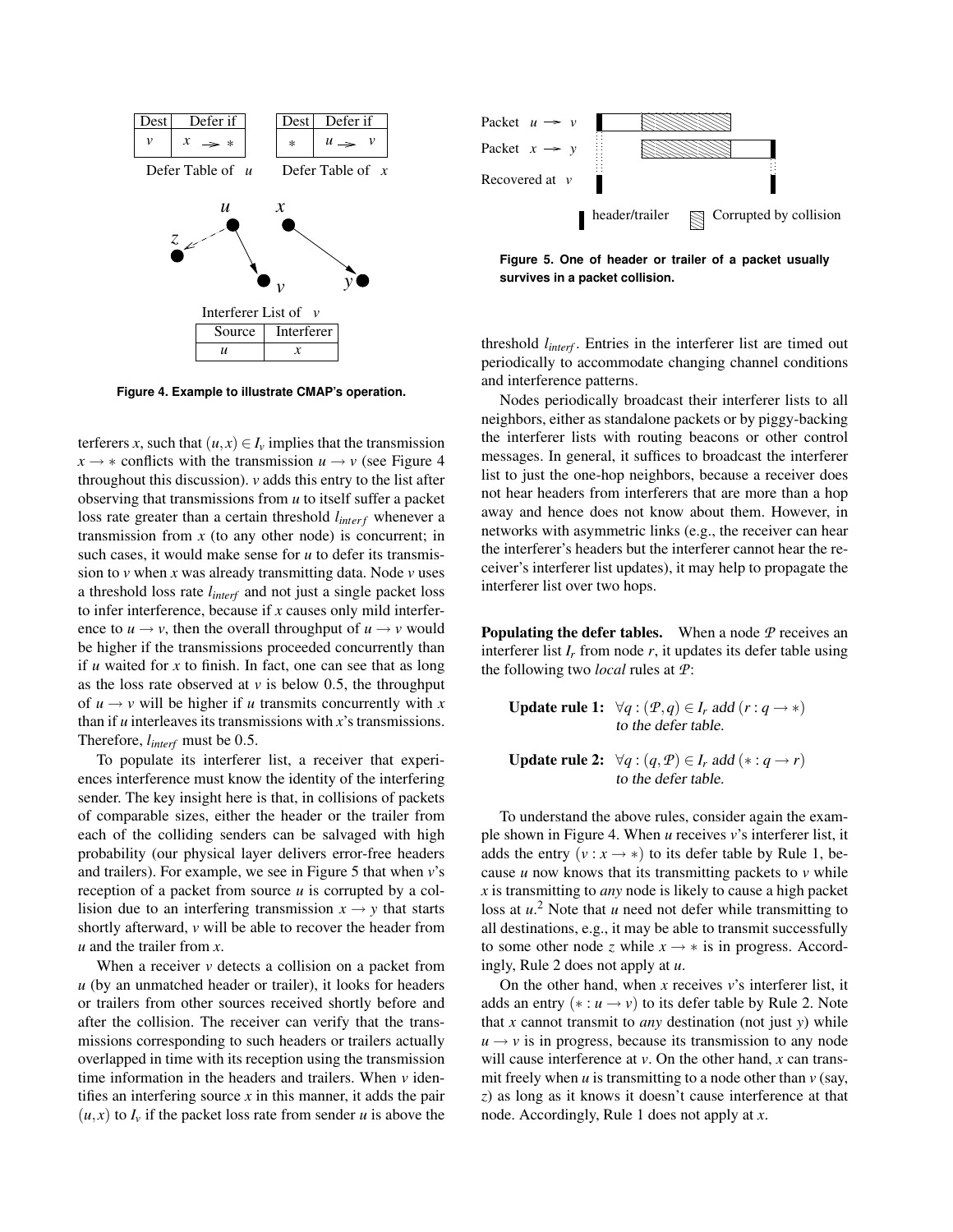#### 3.2 Transmission Decision Process

Each node keeps track of all ongoing transmissions it has heard about in the *ongoing list*, using the source, destination, and transmission time fields of the packet header to add and expire entries from this list. Suppose node *u* wants to send a packet to destination *v*. First, *u* checks that *v* is neither sending nor receiving packets at that moment. Next, for each communicating pair  $p \rightarrow q$  in the ongoing list, *u* checks its defer table to see whether one of its entries matches the following patterns that indicate a conflict between the two transmissions:

**Defer pattern 1:** 
$$
(* : p \rightarrow q)
$$
  
**Defer pattern 2:**  $(v : p \rightarrow *)$ 

If no match exists, then *u* immediately sends the packet to *v*. Otherwise, it defers its transmission until the matching transmission ends, waits a small amount of time (*tdeferwait*) to check if any other transmission begins, then conducts the same check again (it can't simply send because some other entry could now match).

One further optimization to this process is to send a non-conflicting packet to *another* destination, if the current packet at the head of the queue must be deferred. This optimization requires per-destination queues, but is not hard to implement, though some care must be taken to ensure that no queue is starved. We believe that this scheme will further improve throughput, and plan to evaluate it in the future.

### 3.3 Windowed ACK and Retransmission Protocol

After transmitting a packet, a sender waits for an ACK from the receiver for up to a duration *tackwait*. If the ACK does not arrive in this duration, the sender does not immediately retransmit the packet. It instead transmits a *send window* of up to *Nwindow* unacknowledged packets. This window mechanism helps avoid spurious retransmissions in the case when the packet was correctly received at the destination but the ACK gets lost due to interference at the sender. We use  $N_{window} = 8$  packets to tolerate a significantly higher loss rate on ACKs than on the data packets.

The ACKs sent by receivers upon every successful packet reception are cumulative and include a bitmap indicating which packets in the send window were received correctly. The ACKs also include the packet loss rate perceived by the receiver over the previous window of packets, computed using the link-layer sequence numbers in packet headers and trailers.

When the number of unacknowledged packets *Noutstanding* at a sender reaches the maximum *Nwindow*, the sender times out for a random time chosen between the minimum timeout τ*min* and maximum timeout τ*max* before retransmitting each unacknowledged packet in its window in sequence. Because the absence of an ACK for the entire

window may indicate extreme interference at either the sender or the receiver,  $\tau_{max}$  should be at least as long as the time taken to transmit an entire window's worth of packets in order to allow the interfering transmission at the destination to complete. We pick  $\tau_{max} = \frac{N_{window}}{link\ speed\ (bits/s)}$ and  $\tau_{min} = \frac{\tau_{max}}{2}$ .

### 3.4 Backoff Policy

CMAP's ability to prevent conflicting transmissions depends on the sender and receiver being able to overhear the headers and trailers from an interfering transmission. For example, the conflict map algorithm may not work when the conflicting senders cannot hear each other (the hidden terminal problem) or when the receiver is not in the hearing range but experiences interference from a far-away interferer (see §5.4 for an evaluation of CMAP in such cases). Nodes also experience transient losses before the feedback from receivers propagates to the defer tables of the senders. In order to slow down the senders and limit losses in such cases, CMAP implements the following backoff mechanism between consecutive packet transmissions at senders. Nodes maintain a contention backoff window *CW* like 802.11. After transmitting a packet and waiting for an ACK for up to a duration of *tackwait*, nodes also wait for a random backoff duration between 0 and *CW* before attempting to transmit the next packet.

Because CMAP uses windowed transmissions unlike the 802.11 MAC, the sender updates *CW* in response to the packet loss rates reported in ACK packets and not in the absence of ACKs after a packet. CMAP senders update their contention backoff window *CW* upon receiving an ACK as follows. If the loss rate reported in the ACK is below a threshold *lbackoff* (0.5 in our implementation; we found in our evaluation that CMAP's performance was not sensitive to the choice of the threshold), the sender resets its *CW* to zero. If the loss rate is above the threshold, the sender increments *CW* to a nonzero value, starting with the minimum *CWstart* and doubling it on every consecutive increment, up to a maximum *CWmax*. *CWstart* and *CWmax* are chosen to roughly mirror the corresponding 802.11 values. Note that the sender does not update *CW* when an ACK does not arrive between packets of a send window to avoid unnecessary backoffs in response to just ACK losses. Thus the backoff in CMAP is more resilient to ACK loss than the backoff in 802.11. Figures 6 and 7 summarize the pseudocode for transmitting a packet and processing ACKs in CMAP.

#### 3.5 Handling Multiple Bit-rates

So far in our discussion, we have assumed that all transmissions are performed at a common bit-rate and power level. To handle heterogeneous bit-rates, nodes annotate the interferer lists and defer tables with the bit-rates of the sources when the interference occurred. The decision to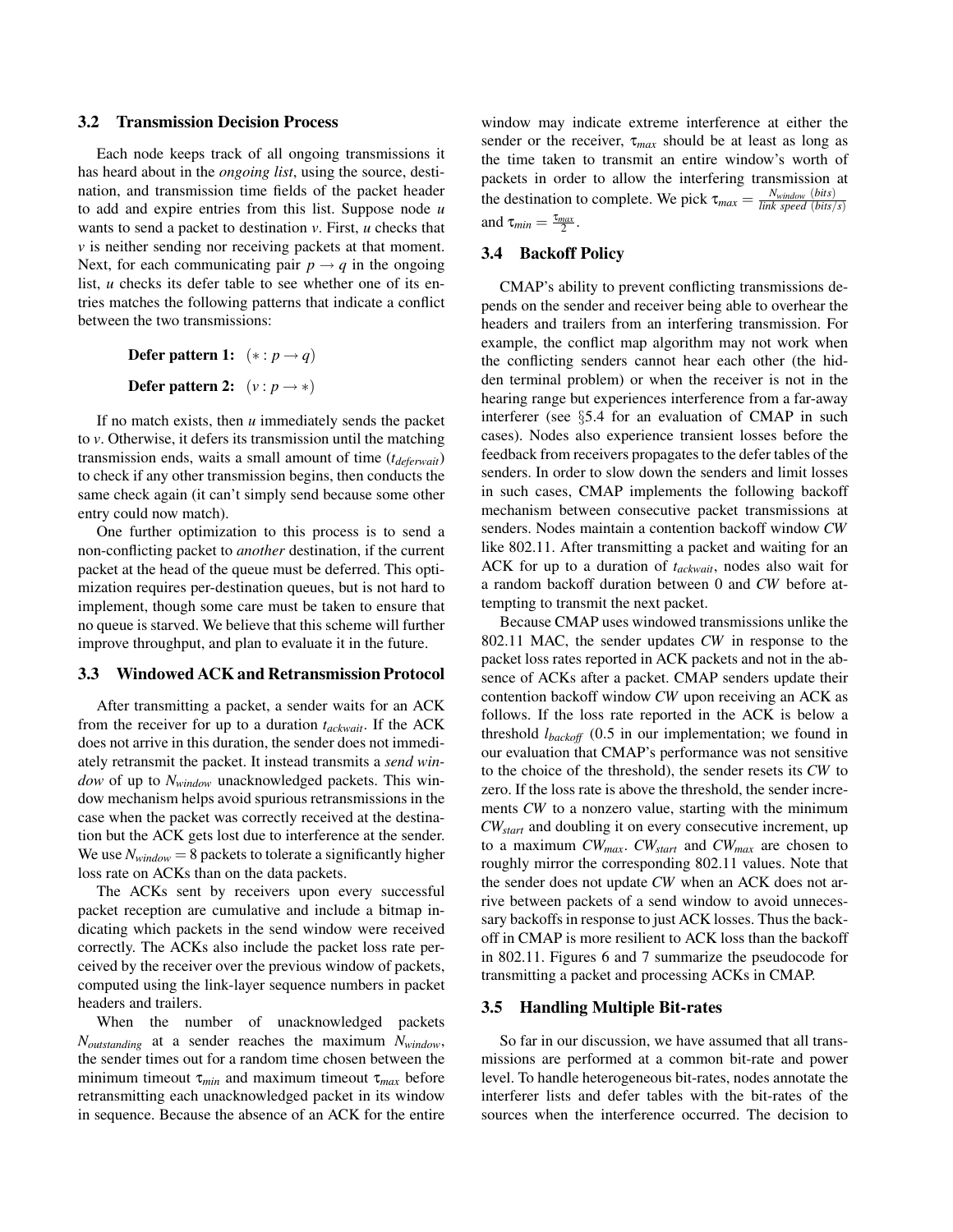**while** data to send **and**  $N_{outstanding} < N_{window}$  **do** { while defer table does not permit **do** { wait until end of current transmission + *tdeferwait* } transmit and add packet to sent queue wait up to *tackwait* for an ACK wait for a backoff duration ∈ [0,*CW*] }



clear packets covered by ACK from sent queue *Noutstanding* ← *Nout*− number acked packets update loss rate estimate *l* from ACK if  $(l > l_{backoff})$  then { if  $CW = 0$  then  $CW \leftarrow CW_{start}$ elsif *CW* < *CWmax* then  $CW \leftarrow 2 \cdot CW$ } else  $CW \leftarrow 0$ 

**Figure 7. Pseudocode for processing ACKs.**

transmit at a node will then depend on the defer table entry corresponding to the bit-rate of its intended transmission and of the ongoing transmission. The extensions to handle multiple power levels are similar. We have not yet incorporated these bit-rate extensions in our implementation.

In fact, online bit-rate adaptation algorithms can benefit from using the information in the conflict map in choosing the best rate at which to transmit. For example, a node may choose to transmit at a lower rate that can tolerate interference from an ongoing transmission or defer to the ongoing transmission and transmit at a higher rate later on, picking the choice that yields a higher throughput. A preliminary evaluation of CMAP at higher bit-rates (§5.8) indicates that such an algorithm would amplify CMAP's gains.

#### 3.6 Beyond Unicast Transmissions

Thus far, we have assumed that all transmissions are unicast. However, senders may also transmit broadcast packets that are intended to reach some or all of the node's one-hop neighbors. To make channel access decisions, such broadcast transmissions could simply be treated as a collection of unicast transmissions. For example, suppose a node *u* wishes to make a broadcast to a set of nodes  $\mathcal V$ . To make a decision on whether to transmit or not, *u* uses the transmission decision process in §3.2 to check that,  $\forall v \in \mathcal{V}$ and for every ongoing transmission  $p \rightarrow q$ ,  $u \rightarrow v$  does not conflict with  $p \rightarrow q$ . In opportunistic routing [2] however, senders leverage broadcast transmissions in a slightly dif-



**Figure 8. Architecture of the CMAP prototype; the components shown in solid lines were implemented by us.**

ferent way—the sender broadcasts a batch of packets to a set of possible "forwarders" that opportunistically receive and forward some fraction of the packets each to the destination. In such broadcasts, it is sufficient to ensure that a packet is correctly received at one of the forwarders, not all. To handle such broadcasts, the conflict map data structure described in this section must be augmented with packet reception rates at receivers in the presence of interference. The sender's decision on whether to transmit or not will then be based on the probability that at least one forwarder receives the packet, given the ongoing transmissions. Adapting CMAP to handle opportunistic routing is future work.

# 4 Implementation

In this section, we describe our implementation of CMAP (summarized in Figure 8) and quantify its overheads. We have implemented CMAP using the Click [9] router kernel module on Linux, and commodity 802.11 hardware driven by MadWifi [10]. To control channel access and retransmissions from the CMAP kernel module, we disabled carrier sense, link-layer ACKs, retransmissions and 802.11 backoff in the wireless card. All the nodes run in the promiscuous ("monitor") mode of the MadWifi driver.

#### 4.1 Adaptations For a Software MAC

We now describe the challenges in deploying and evaluating CMAP on commodity wireless hardware, and the adaptations in our implementation to overcome these challenges. First, the current 802.11 physical layer delivers headers of a packet along with the complete packet only after packet reception has completed, and headers and trailers from a corrupted packet cannot be recovered. In order to provide a streaming physical layer abstraction  $(\S 2.1)$  to the link-layer, our implementation uses a "shim" layer that transmits separate "header" and "trailer" packets immediately before and after a data transmission respectively. We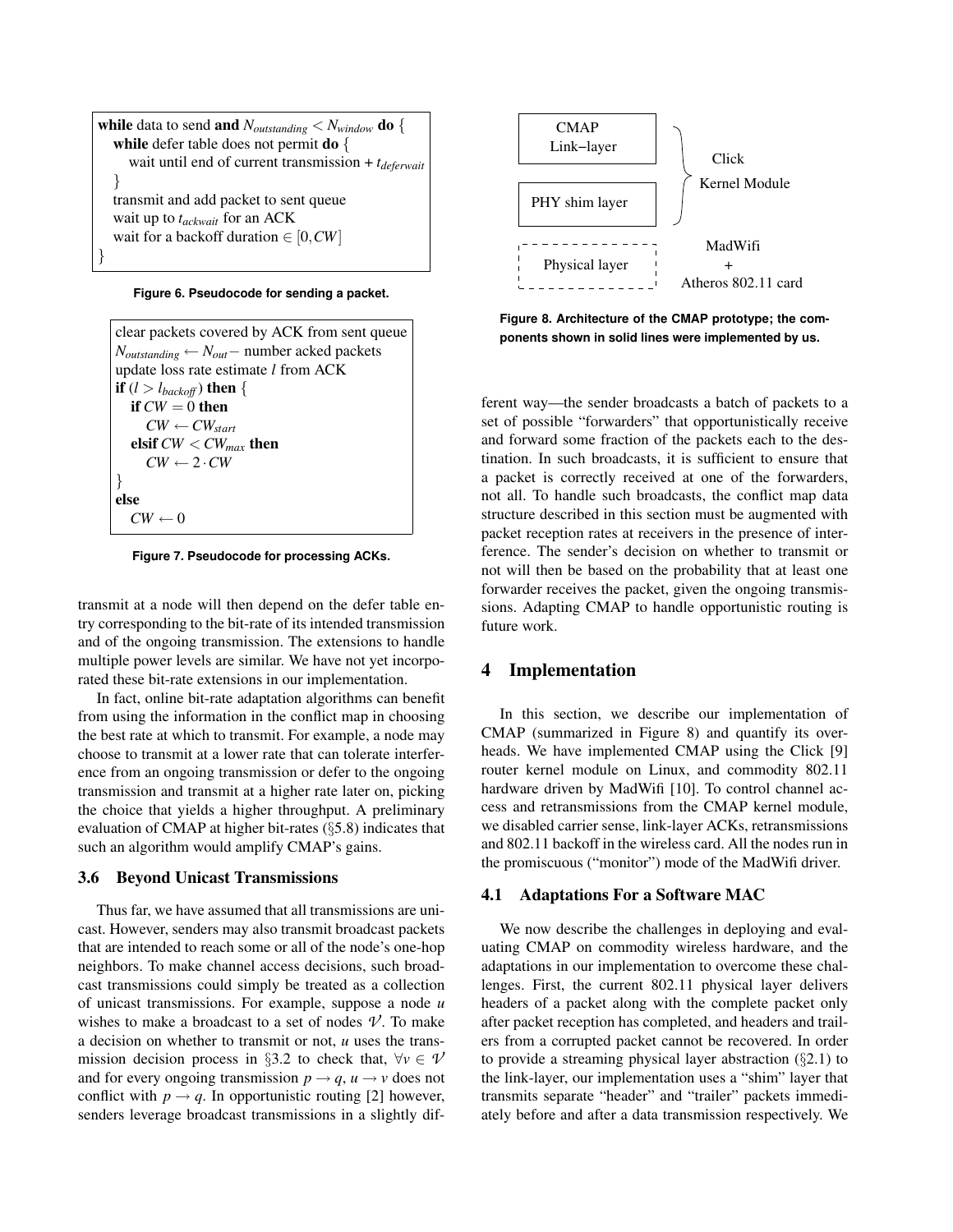

**Figure 9. Virtual packet format in the CMAP prototype.**

will refer to the header, data, and trailer packets together as a "virtual packet". The shim is implemented in Click and is located between the link and physical layers.

Second, the gap between the end of a data transmission and arrival of the corresponding ACK is high in our implementation due to the communication latency between the software MAC and the hardware physical layers at both the sender and receiver. For example, in a typical experiment, this gap was observed to be between 0.5 and 2 milliseconds for about 90% of the data packets, and between 2 and 5 milliseconds for the rest. This latency is excessive because it takes only about 2 ms to transmit a 1400-byte packet at the lowest data rate of 6 Mbits/s in 802.11a. This latency also applies to received headers and trailers, and may prevent senders from processing the received headers of conflicting transmissions before transmitting data.

To overcome these limitations, our implementation sends *Nvpkt* data packets destined to the same node between a header and trailer in one virtual packet, as shown in Figure 9. This approach effectively amortizes the cost of waiting for an ACK over multiple data packets, and allows senders to react in a timely manner to concurrent transmissions. In this implementation, defer and backoff decisions are made once per virtual packet; once a decision to transmit a virtual packet is made, the header, trailer and all the data packets are sent without any gap in between. The receiver sends an ACK after receiving the trailer of a virtual packet; the bitmap contained in the ACK acknowledges the receipt of individual data packets within a virtual packet.

## 4.2 Choosing Values For Design Parameters

We now discuss the implementation choices for the various design parameters of CMAP. Our implementation uses  $t_{deferwait} = t_{ackwait} = 5$  ms to accommodate the propagation delay between the link and physical layers, as measured in §4.1. We use  $N_{vpkt} = 32$  in our implementation because such a CMAP implementation has comparable performance to the commodity 802.11 protocol—the single link throughput of CMAP at 6 Mbits/s is 5.04 Mbits/s while that of 802.11 with link-layer ACKs is 5.07 Mbits/s—enabling a fair comparison of CMAP and 802.11. The send window of unacknowledged packets is set to  $N_{window} = 8$  virtual packets, or 256 data packets. The contention window parameters *CWstart* and *CWmax* are set to the corresponding 802.11 values scaled by *Nvpkt*—5 ms and 320 ms respectively.

# 5 Evaluation

The goal of this section is to measure CMAP's ability to improve wireless network throughput by increasing the amount of spatial reuse. To this end, we compare the performance of our CMAP software prototype (described in §4) to that of the 802.11 MAC with carrier sense enabled (the "status quo"), and 802.11 with carrier sense disabled. We summarize our results below.

- In experiments with two pairs of senders and receivers, CMAP successfully exploits concurrent transmission opportunities to achieve up to  $2 \times$  improvement over 802.11 with carrier sense when the nodes are in an exposed terminal situation (§5.2), while effectively avoiding interfering concurrent transmissions using the conflict map data structure  $(\S 5.3)$ . CMAP's windowed retransmission protocol is central to realizing the full throughput gain in exposed terminal cases.
- The impact of "hidden interferers" that are out of communication range of either the sender or receiver on CMAP throughput is small (§5.4), and CMAP's backoff scheme ensures no performance degradation compared to the status quo in such cases  $(\S 5.5)$ .
- In realistic access point-based topologies with multiple concurrent senders, CMAP improves aggregate throughput by between 21% and 47% and median persource throughput by  $1.8 \times$  compared to the status quo by exploiting exposed terminal opportunities  $(\S 5.6)$ .
- CMAP improves throughput by 52% compared to the status quo in two-hop content dissemination mesh topologies (§5.7).
- CMAP's performance benefits apply across multiple bit-rates  $(\S 5.8)$ .

## 5.1 Experimental Testbed and Method

Our testbed consists of Soekris net4526 computers with a 133 MHz 486 processor running the 2.4.26 Linux kernel. The nodes are equipped with an 802.11 a/b/g mini-PCI card based on the Atheros AR5212 chipset.

The testbed nodes are located in one large floor of an office building as shown in Figure 10. Transmitting in isolation, of the 2162 node pairs that have any connectivity whatsoever, approximately 68% links have a packet reception rate (PRR) less than 0.1, 12% have a PRR greater than 0.1 and less than 1, and 20% have a PRR of 1. Considering just the latter two types of links, the nodes in our testbed have a mean degree of 15.2 and a median degree of 17.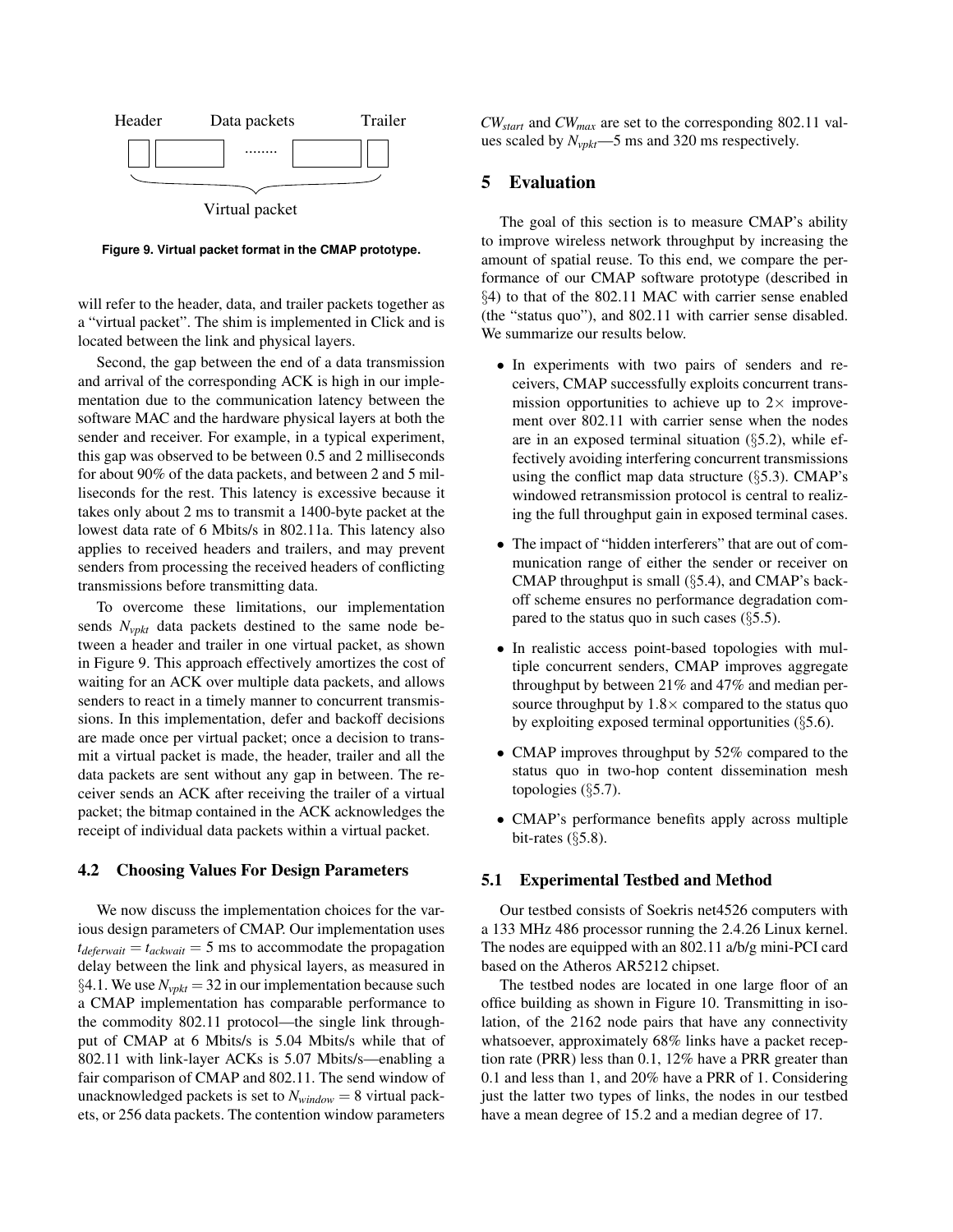

**Figure 10. A map of our 50-node indoor wireless testbed.**

We perform all our experiments in the 5 GHz 802.11a band which had negligible background traffic; we leave an evaluation of CMAP in other frequency bands with different propagation characteristics and potentially more non-CMAP background traffic to future work. Unless mentioned otherwise, all senders transmit 1400-byte data packets at the 6 Mbits/s bit-rate of 802.11a as fast as they can. Each run of an experiment lasts for 100 seconds and the aggregate throughput achieved is measured as the total number of non-duplicate data packets received per second at the designated receivers, computed over the last 60 seconds of the experiment.

We pick sender-receiver pairs in each experiment based on measurements of PRR and average signal strength between pairs of nodes at 6 Mbits/s and in the absence of any other concurrent transmission, obtained shortly before running the corresponding experiment. In all experiments below, we define two nodes *a* and *b* to be "in-range" of each other if both the links  $a \rightarrow b$  and  $b \rightarrow a$  have a PRR above 0.2 and signal strength above the 10th percentile of the signal strength of all links network-wide. We call a link  $a \rightarrow b$ a "potential transmission link" if both the links  $a \rightarrow b$  and  $b \rightarrow a$  have a PRR above 0.9 and signal strength above the 10th percentile of the signal strength of all links networkwide; we pick only such links to send data in our experiments because any routing protocol running on this testbed typically selects such links. Note that while the PRR of a link alone could serve as a good metric to decide whether the link is a potential transmission link or not, we also use a low signal strength threshold to eliminate very weak links whose performance would degrade precipitously in the presence of other transmissions in the network.

### 5.2 CMAP Exploits Exposed Terminals

In this experiment we seek to quantify the maximum throughput gain two simultaneous wireless data streams can achieve in an exposed terminal configuration. Since this situation occurs frequently in busy access point-based wire-



**Figure 12. Experiment with exposed terminals. CMAP achieves a** 2× **gain over 802.11 with carrier sense.**

less networks [6], we expect the gains we find in the results to be applicable to such networks.

We pick pairs of links from our 50-node testbed, as shown in Figure  $11(a)$ , such that: (i) the two senders are in range of each other, (ii) each sender-receiver pair is a potential transmission link (as per the definitions in  $\S 5.1$ ), (iii) the signal strength from a sender to its corresponding receiver is strong (in the 90th percentile of signal strength of all links network-wide), and (iv) the signal strength between all other pairs of nodes is somewhat weak (below the 90th percentile threshold). The last two constraints ensure that the two transmissions do not interfere very much, most likely resulting in an exposed terminal situation.

Figure 12 presents the distribution of throughput across 50 exposed terminal configurations chosen at random from all possible configurations. With carrier sense enabled, we see that most link pairs achieve little more than the singlelink rate of 5 Mbits/s, since most of the time, each sender defers its transmission to the other.

With carrier sense and link-layer ACKs disabled (thin dashed curve), we see that 15% of the pairs are not in fact exposed terminals in the sense that the two transmissions do not simultaneously achieve their maximum throughput. Of the remaining 85% of pairs in this experiment, CMAP permits the two transmissions to proceed concurrently  $\frac{70\%}{85\%}$  = 82% of the time, resulting in a throughput improvement of approximately  $2 \times$  over 802.11 with carrier sense enabled. By carefully scrutinizing the experiment logs, we verified that the remaining 18% of pairs experienced many spurious retransmissions due to very high ACK loss rates that our windowed ACK scheme could not completely eliminate.

To quantify the benefits of our windowed retransmission protocol, we repeated the CMAP experiments with a window size of one virtual packet. We found that the median throughput improvement in this case was just  $1.5 \times$ , signif-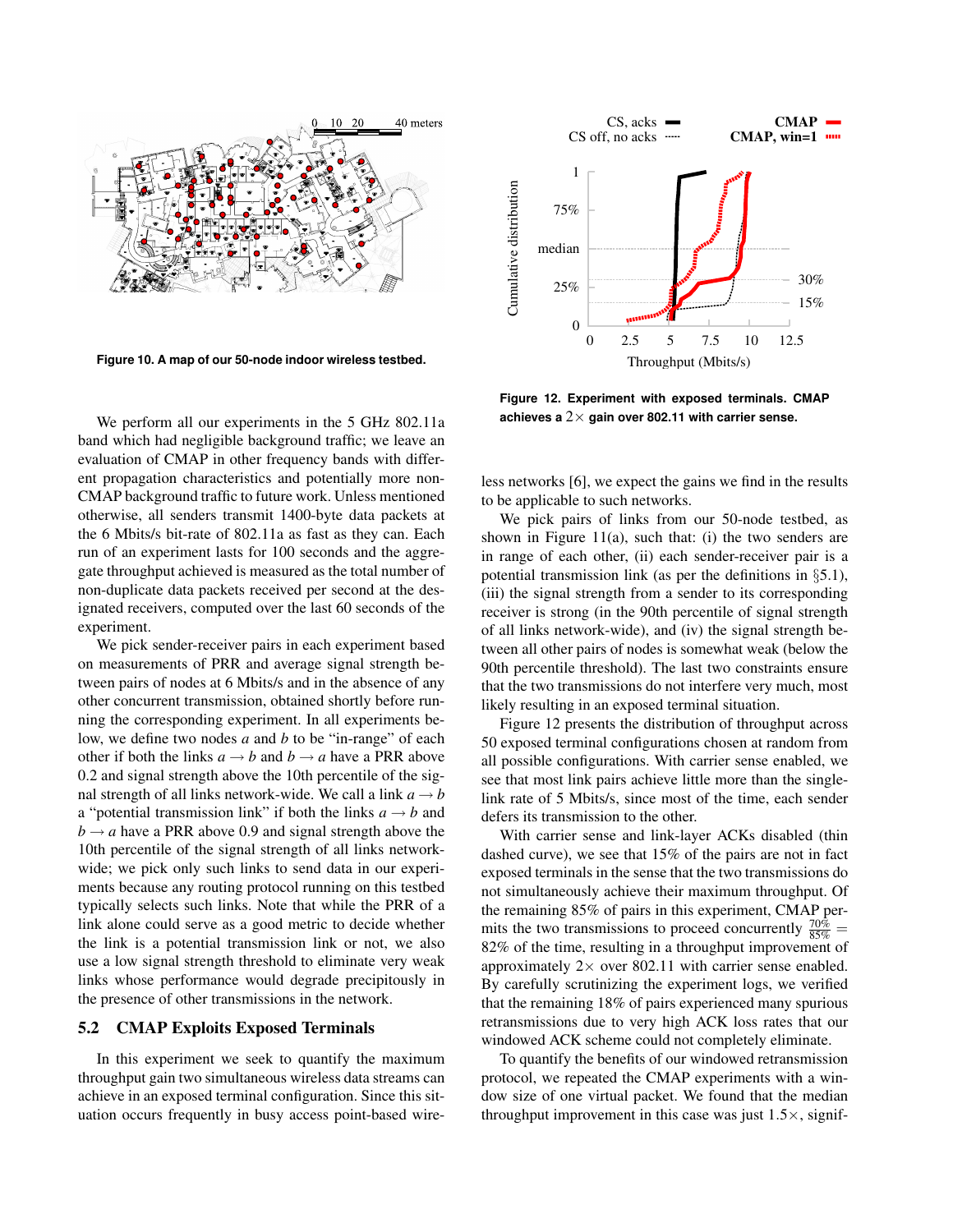

**Figure 11. Constraints on topologies in experiments with exposed terminals (**§**5.2), two senders in-range (**§**5.3) and out of range (**§**5.5), and mesh topologies (**§**5.7). All links that are not annotated in the figure are unconstrained.**



**Figure 13. Experiment with two senders in range of each other. CMAP correctly identifies interfering concurrent transmissions.**

icantly lower than CMAP with a window of eight virtual packets, because ACKs collided frequently at the senders and caused the senders to timeout and perform spurious retransmissions.

## 5.3 CMAP Avoids Interfering Transmissions

We now evaluate CMAP on more general two-sender topologies. In this experiment, we evaluate the performance of CMAP on a topology with two sender-receiver pairs such that the two senders are in hearing range of each other. This experiment tests whether the defer scheme correctly discriminates between interfering and non-interfering concurrent transmissions.

We choose two sender-receiver pairs for this experiment as shown in Figure 11(b): the two senders are in range of each other, and each sender-receiver pair is a potential transmission link; unlike in the experiments with exposed terminals (§5.2), we impose no additional constraints on the signal strengths of the links. Note that some pairs of links could well be exposed terminals.

Figure 13 presents the distribution of throughput across 50 link pairs chosen at random. On 15% of the link pairs, simultaneous transfers were deleterious, evidenced by the worse performance of 802.11 with carrier sense disabled compared to 802.11 with carrier sense enabled. For these link pairs, CMAP correctly directs that each transmission defer to the other and tracks the performance of 802.11 with carrier sense on (5 Mbits/s). However, there are link pairs in this experiment that are better off transmitting concurrently (18% of them on the right-hand side of the CDF), for which 802.11 with carrier sense and link-layer ACKs disabled offers a throughput improvement up to  $2\times$ . For these link pairs, CMAP correctly directs transmissions to occur simultaneously, and thus achieves roughly the same throughput improvements as 802.11 with carrier sense disabled. Also note that, over link pairs that are on the right side of the CDF, 802.11 with carrier sense disabled performs worse than CMAP when link-layer ACKs were enabled because 802.11 uses a stop-and-wait transmission method (unlike CMAP's windowed retransmission scheme) and hence is more vulnerable to the ACK loss problem.

#### 5.4 How Bad Are Hidden Interferers?

CMAP's conflict map and defer mechanisms can fail to detect conflicting transmissions when either (a) the receiver is unable to receive at least *some* headers and trailers from an interferer in order to populate its interferer list, and thereby the conflict map, or (b) a potential sender cannot hear the interferer's transmission headers in order to defer to it (the hidden terminals problem). As a result, an interferer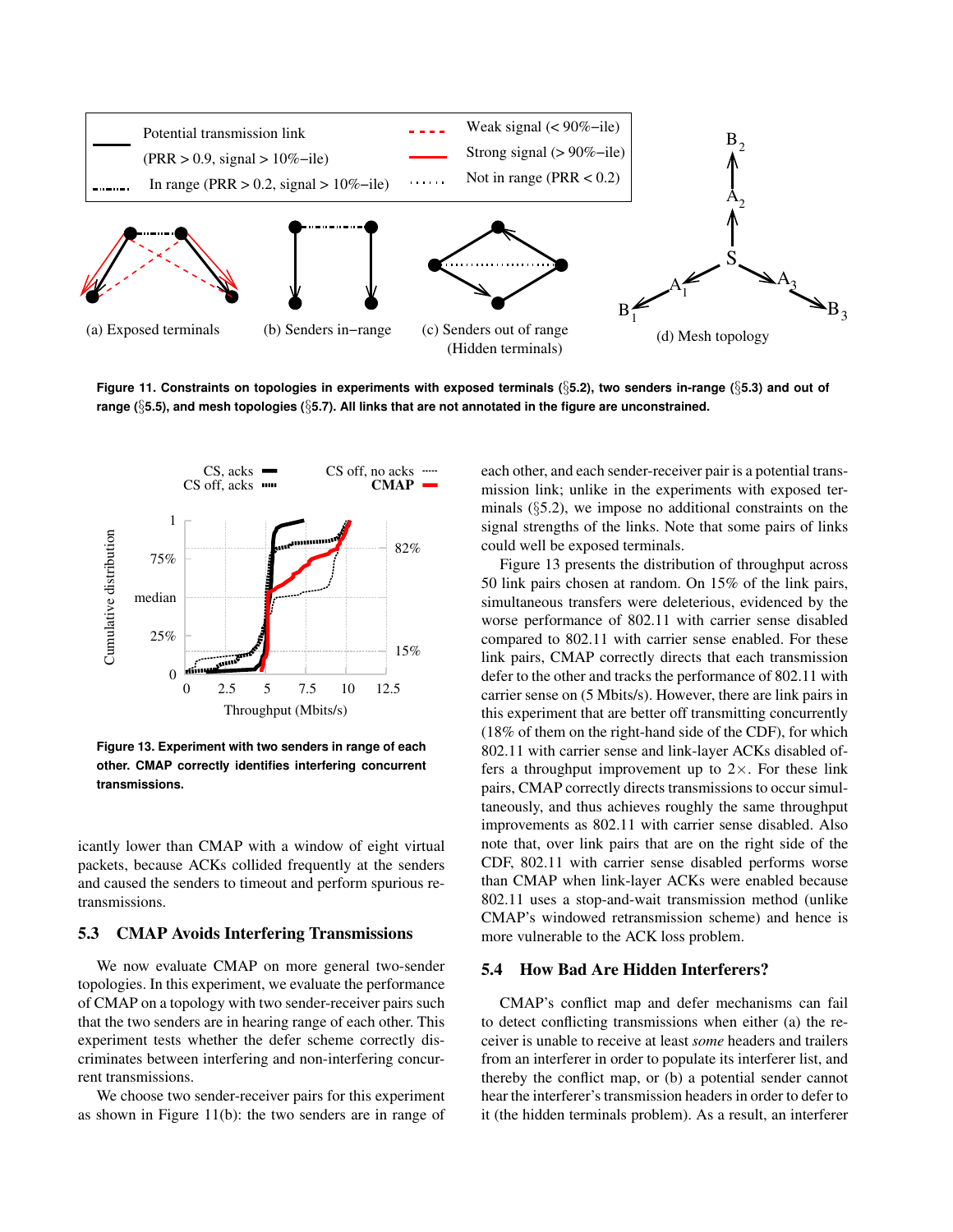

**Figure 14. Scatter plot of the normalized throughput of a pair**  $S \to R$  in the presence of an interferer *I* vs. the **minimum of the packet reception rates of the links**  $I \rightarrow R$ and  $I \rightarrow S$ **.** 

that is out of communication range of either the receiver or the sender of a transmission (a "hidden interferer") can degrade the throughput of that transmission. In this section, we evaluate the frequency of hidden interferers and their impact on CMAP throughput.

To identify the frequency of hidden interferers, we quantify the relationship between an interferer *I*'s effect on the throughput of a transmission  $S \rightarrow R$  and the probability that *S* and *R* can hear *I*. In this experiment, we randomly choose 500 pairs of sender-receiver pairs (*S*,*R*) with a potential transmission link between them, and for each pair, we pick an interferer *I* at random from all the nodes in the testbed. We first measure the throughput of the link  $S \rightarrow R$ and the PRRs of the links  $I \rightarrow R$  and  $I \rightarrow S$  in the absence of any other interference. *S* and *I* then transmit 802.11 packets continuously and simultaneously with carrier sense and link-layer ACKs disabled<sup>3</sup>, and we measure the throughput of  $S \rightarrow R$  in the presence of *I*'s transmissions.

Figure 14 shows a scatter plot of the normalized throughput of  $S \rightarrow R$  with interference (the ratio of the throughput of  $S \rightarrow R$  in the presence of *I*'s interference to that in the absence of interference) on the Y-axis, and the minimum of the packet reception rates of  $I \rightarrow R$  and  $I \rightarrow S$  on the Xaxis. Note that the data points that lie near the left bottom of this graph correspond to hidden interferers, because for such points *I* reduces the throughput of  $S \rightarrow R$  and yet is out of communication range of either *S* or *R*. From the data, we find that the fraction of points that lie in the left bottom quadrant of the plot (i.e., the fraction of cases where *I* reduces the throughput of  $S \rightarrow R$  by more than 50%, but has a link with PRR less than 0.5 to either *S* or *R*) is only 8%. This observation convinces us that hidden interferers do not occur very frequently in our experiments.



**Figure 15. Experiment with two senders out of each other's transmission range. CMAP's backoff strategy avoids performance degradation compared to status quo.**

We now estimate the magnitude of impact a hidden interferer has on CMAP throughput as follows. Let  $p_r$  and  $p_s$  denote the packet reception rates of the links  $I \rightarrow R$  and  $I \rightarrow S$ respectively. Then the probability that both *S* and *R* hear *I* is at least  $p = max(p_r + p_s - 1, 0)$ . Let *T* denote the normalized throughput of  $S \rightarrow R$  in the presence of *I*. Now, had the experiment been run with CMAP, the conflict detection mechanism would have avoided a throughput degradation (i.e., resulted in a normalized throughput of 1) with a probability *p*, and resulted in a lower throughput of *T* with a probability  $1-p$ . Hence, the expected throughput of  $S \rightarrow R$  with CMAP can be computed as  $p \cdot 1 + (1 - p) \cdot T$ . A sum of the above expression over all data points in Figure 14 works out to be 0.896. Thus, the expected damage to a CMAP pair's throughput due to a hidden interferer is only around 10%. In practice, however, the degradation will be even smaller (as we will see next) because CMAP senders back off in response to losses, unlike the senders in the above experiment which were made to transmit continuously.

### 5.5 CMAP Handles Hidden Terminals Well

We now evaluate how well CMAP's backoff protocol prevents performance degradation when the defer mechanism fails in an experiment with pairs of hidden terminals. We choose pairs of links for this experiment as shown in Figure 11(c): each receiver has a potential transmission link to both senders (as per the definitions in  $\S$ 5.1), ensuring that the two transmissions will almost always interfere with each other at the receivers. The senders are not in range of each other with the result that they cannot defer to each other's transmissions.

Figure 15 presents the distribution of throughput across 50 randomly chosen link pairs. We see that CMAP and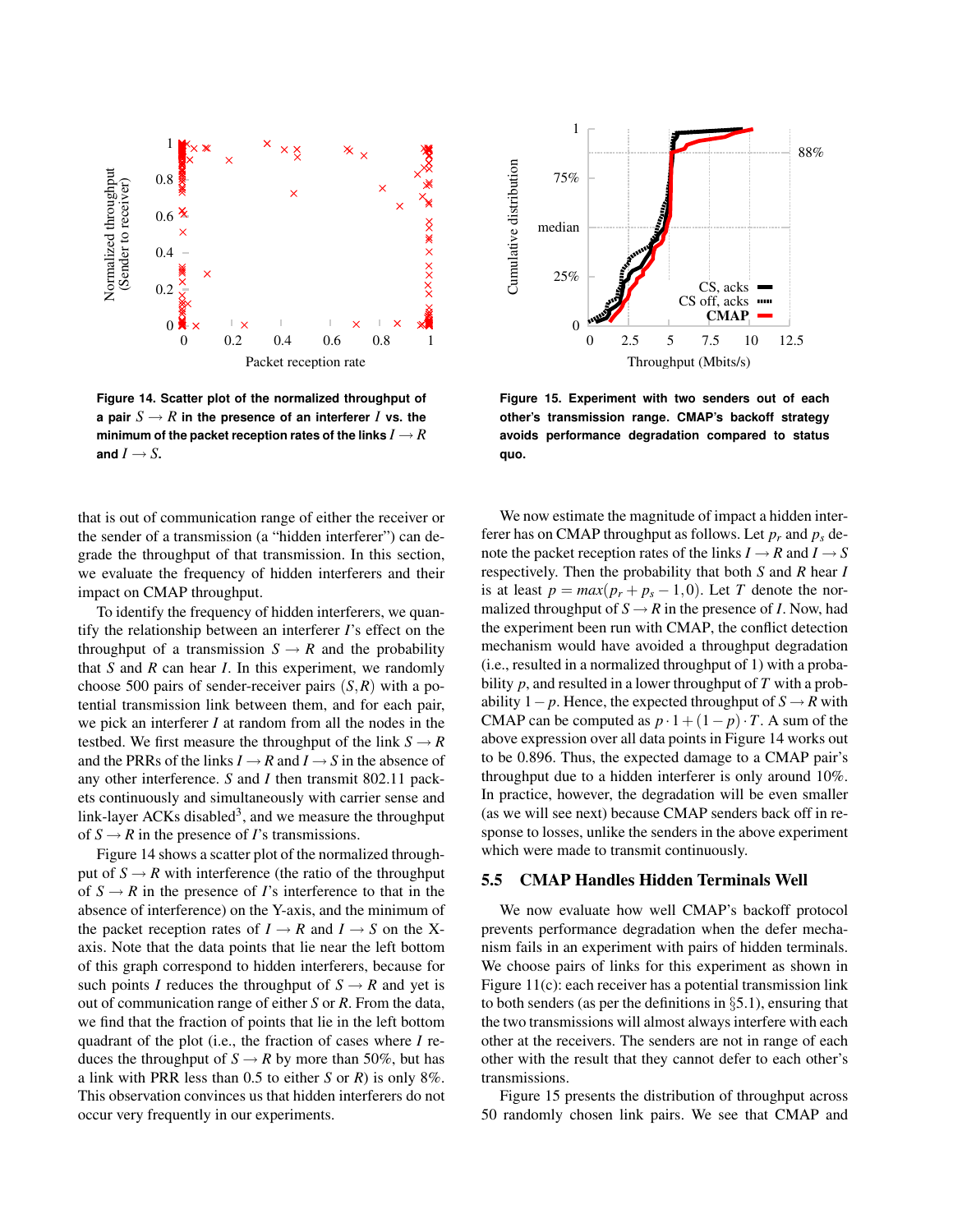

**Figure 16. Probabilities of reception of either header or trailer and header alone for each transmitted virtual packet, computed from the experiments with two pairs of senders in-range (**§**5.3) and out of range (**§**5.5).**

802.11 (with both carrier sense enabled and disabled) perform comparably. Also note that there is very little weight on the right-hand side of the CDF that represents throughputs greater than the single pair throughput. This is because the best we can hope for in such topologies, with current 802.11 hardware, is transmissions interleaved with each other to achieve the throughput of a single sender-receiver pair.

We also use the above experiment to validate our design decision of transmitting both headers and trailers (as opposed to only headers) on packets. For each experiment with two senders in §5.3 and §5.5, we compute the fraction of virtual packets transmitted by a sender for which either the header or the trailer was successfully received by the receiver. We compare this fraction against the fraction of virtual packets for which the header was received. We plot a CDF of these fractions across all sender-receiver pairs in each experiment in Figure 16. We see that the probability of reception of a header or trailer is higher than the probability of reception of a header alone in both the experiments; the benefit of using trailers is more pronounced when the senders were out of each other's range and persistently collided at the receivers. We also observe that the probability that either a header or trailer is received is almost 1 in the experiment where the senders are in range of each other and transmit equal-sized packets.

### 5.6 Access Point Topology

In this section, we evaluate CMAP on larger topologies with multiple concurrent senders. We pick topologies that resemble wireless local area networks (WLANs) with multiple access points (APs) and clients that span a geographical area several radio-ranges in diameter.



**Figure 17. Mean throughput in the experiment with** *N* **APs and** *N* **clients; error bars show standard deviation. CMAP achieves between 21% and 47% more throughput than the status quo.**



**Figure 18. CDF of the per-sender throughput in experiments with** *N* **APs and** *N* **clients. CMAP increases the median by a factor of** 1.8**.**

We divide the testbed (see Figure 10) into six "regions" and designate one node in each region as an AP, such that each AP is out of the communication range of every other AP. We choose clients of an AP from the set of nodes in that region that have a potential transmission link to that AP, and randomly designate one of the client or AP as the sender of packets. We then perform experiments by varying the number of APs (*N*) from three through six, always choosing APs from adjacent regions when there are fewer than six APs in an experiment. For each value of *N*, we perform 10 experiments with different clients for APs each time.

Figure 17 shows the average aggregate throughput of CMAP and 802.11 (with both carrier sense enabled and disabled) as a function of the number of concurrent senders *N* in the experiment. We find that CMAP improves aggregate throughput by between 21% (when  $N = 3$ ) and 47% (when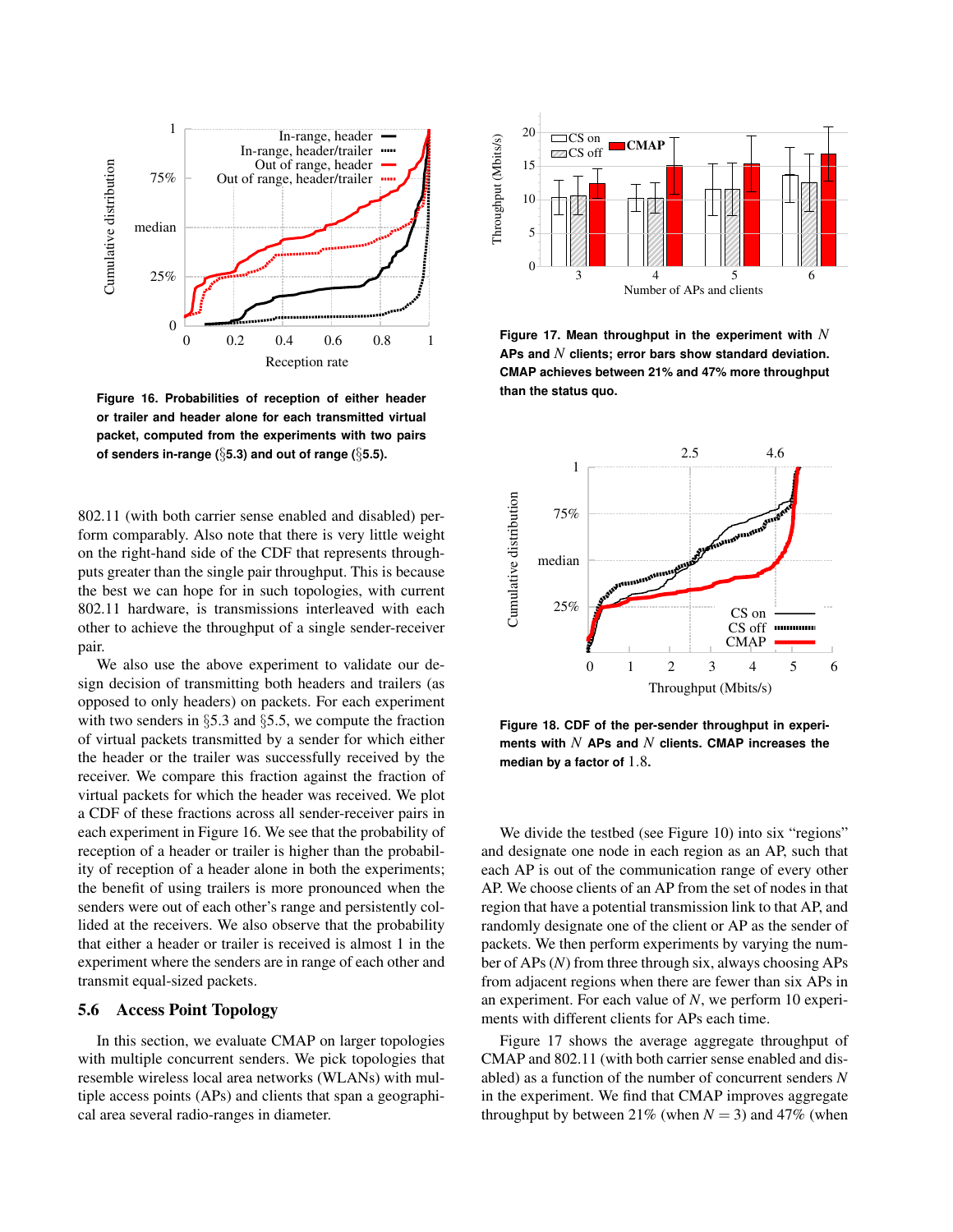

**Figure 19. Mean and median probabilities of reception of either header or trailer of a virtual packet at a receiver, as a function of the number of concurrent senders in the experiment. The thick error bars represent the 25th and 75th percentiles, and the thin error bars show the 10th and 90th percentile values.**

 $N = 4$ ). CMAP sees this improvement because pairs of senders in adjacent cells were often exposed terminals. Figure 18 shows a CDF of the per-sender throughput for all senders across all experiments. From the figure we find that CMAP improves the median per-sender throughput by a factor of 1.8 compared to 802.11.

We next study how the header or trailer reception probabilities at a node are affected by the number of concurrent transmissions in the network. Figure 19 shows the mean, median, and various percentile values of the probability of reception of either a header or trailer of a virtual packet at each receiver, as a function of the number of concurrent transmissions in the network. We find from the graph that the median header or trailer reception probability is practically unaffected by the number of concurrent transmissions. However, the 10th percentile value drops sharply, indicating that a small fraction of receivers cannot implement the conflict map mechanisms effectively in the presence of many concurrent transmissions. To increase the robustness of CMAP to header or trailer loss in such cases, we can replicate the header and trailer information (an overhead of 24 bytes) in every data packet of a virtual packet.

## 5.7 Mesh Topology

In this section, we present an evaluation of CMAP over a two-hop content dissemination mesh network shown in Figure 11(d). The source *S* first broadcasts a batch of packets to its one-hop neighbors  $A_1$ ,  $A_2$ , and  $A_3$ . The  $A_i$ s then transmit the packets to the corresponding  $B_i$ s. We compute the throughput at each  $B_i$  as the minimum of the throughputs along the corresponding  $S \rightarrow A_i$  and  $A_i \rightarrow B_i$  paths.



**Figure 20. Experiment with exposed terminals transmitting at 6, 12 and 18 Mbits/s rates of 802.11a. CMAP continues to exploit exposed terminal opportunities at higher bit-rates.**

We measured the aggregate throughput at all the *Bi*s over 10 different topologies. We found that CMAP achieves a 52% higher average throughput than 802.11 with carrier sense enabled. The reason for this improvement was that, frequently, one or more of the  $A_i$ <sup>s</sup> were exposed terminals during the  $A_i \rightarrow B_i$  transfers.

While the above experiment may not be representative of the performance of CMAP over arbitrary mesh networks, it convinces us that multi-hop mesh networks can benefit from a MAC that exploits concurrent transmission opportunities. In fact, given a MAC like CMAP that increases concurrency, routing protocol design should be rethought to generate topologies that increase concurrent transmission opportunities.

## 5.8 Variable Bit-rates

Thus far all experiments have reported performance figures from the 802.11a 6 Mbits/s bit-rate. In practice, however, wireless senders may run at many of the higher bitrates available to increase throughput. Consequently, we seek to measure if CMAP can continue to exploit exposed terminal opportunities at higher bit-rates.

We repeat the experiment with exposed terminals, as in §5.2, at the 12 and 18 Mbits/s rates of 802.11a. In each experiment, all the senders run at a common bit-rate that we set manually, and do not perform any online rate adaptation. Also, CMAP nodes were always made to transmit interferer list updates, headers, trailers and ACK packets at the lowest bit-rate irrespective of the bit-rate of data packets, resulting in a slight performance penalty at higher bit-rates. The CDFs of the throughputs of CMAP and 802.11 with carrier sense enabled at bit-rates of 6, 12 and 18 Mbits/s are shown in Figure 20. We see from the figure that CMAP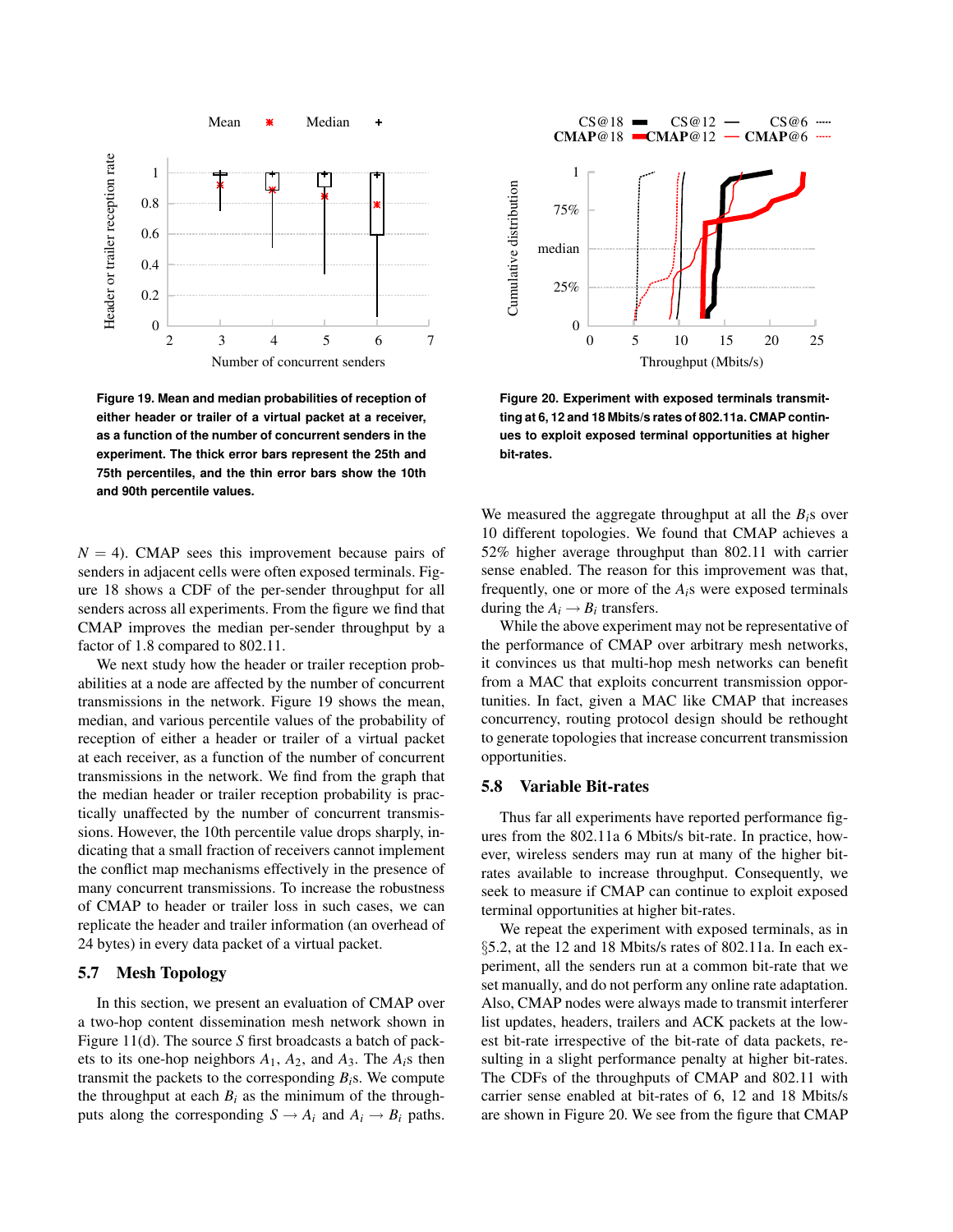continues to show throughput improvements over 802.11 at higher bit-rates. Note however that the number of exposed terminal opportunities decreases with increasing bit-rates because the minimum SINR required to decode an incoming packet increases with increasing bit-rates; as a result, some pairs of links that could transmit concurrently at lower rates cannot do so at higher rates.

## 6 Related Work

Spatial reuse is a well-known concept in wireless communications networks of many different types. MACA [7] makes the observation that carrier sense cannot make correct transmission decisions because it does not consider channel conditions at the receiver, resulting in problems like exposed and hidden terminals. The paper proposes the RTS/CTS virtual carrier sensing protocol to solve the hidden terminal problem. However, this mechanism does not solve the exposed terminal problem.

In a busy access point WiFi network, Judd [6] observes that many clients connected to different access points are in fact exposed terminals with respect to each other. In fact, two randomly-chosen clients are *as likely* to be exposed terminals with respect to each other as they are to connect to the same access point. This result suggests that the use of conflict maps could significantly improve performance in infrastructure wireless LANs.

There have been a few previous proposals to increase concurrency in wireless networks [1, 11, 16, 3]. As we explain below, however, CMAP differs from all these schemes in the method of identifying and exploiting the identified concurrent transmission opportunities. Also, these previous proposals build upon the RTS/CTS mechanism and evaluate their ideas in simulation alone. Like CMAP, the "adaptive learning" extension of MACA-P [1] builds a data structure containing potentially non-interfering but nearby nodes. Unlike CMAP however, MACA-P is based on the RTS/CTS exchange, extended in time to include a *control gap*, which results in a significant protocol overhead. RTSS/CTSS [11] uses an offline training phase to determine which nodes may transmit concurrently. This approach, however, is not applicable when the channel varies, as is the case in practice. It also does not have any mechanisms to deal with the ACK loss problem in exposed terminals. Shukla et al. [16] propose identifying exposed terminals performing an RTS/CTS exchange on the basis of overhearing an RTS without overhearing a CTS. This method does not identify all exposed terminal opportunities—it misses exposed terminals where a sender can hear another receiver's CTS, but is far enough from the receiver that it can transmit concurrently. In the Interference Aware (IA) MAC protocol [3], nodes make transmission decisions using the SINR estimates at receivers that are embedded in CTS messages. However, the IA MAC misses exposed terminals where one of the exposed senders does not hear the CTS from the other receiver.

There have also been proposals to use receiver-based feedback of channel conditions in making transmission decisions to improve the performance of CSMA. E-CSMA [4] uses observed channel conditions at the transmitter (RSSI, for example), and receiver-based packet success feedback to build a per-receiver probability distribution of transmission success conditioned on the channel conditions at the sender at the time of transmission. Then a node makes a transmit/defer decision based on transmitter channel conditions just before sending a packet. The distinguishing feature of CMAP from E-CSMA is that CMAP explicitly takes the identity of current senders and whom they're sending to into account while making channel access decisions, instead of implicitly capturing them using signal strength estimates, and hence can better predict which transmissions are likely to succeed and which not.

Other researchers have observed that concurrent transmissions do not always result in both the colliding packets being lost [18, 20]. This phenomenon, in which a receiver can correctly decode it's sender's packet even in the presence of other concurrent transmissions, is sometimes referred to as the "capture" effect. CMAP increases the opportunities for and exploits packet capture by increasing the number of concurrent transmissions. Whitehouse et al. [20] and Priyantha [15] propose mechanisms to boost the chances of packet capture. In these schemes, receivers acquire packet preambles throughout the duration of ongoing packet receptions in addition to when no packet is being received, thereby capturing stronger transmissions that start during the reception of weaker transmissions. These schemes can improve CMAP's performance by helping it build up state about the network gleaned from stronger and later transmissions.

Padhye et al. [14] propose a set of metrics that estimate link interference in static multi-hop wireless networks. They suggest an offline process of pairwise link measurements to identify conflicting transmissions. Similarly, the interference map [13] builds up packet success information about CSMA transmissions in an offline training phase, for the purpose of network planning. CMAP, in contrast, obtains interference information online.

Algorithms to tune the carrier sense threshold or power level alone [12, 17, 19, 21, 22] and algorithms that tune both carrier sense threshold and transmit power [8] build on the basic carrier sense mechanism. Thus, these algorithms make a fundamental trade-off between preventing hidden-terminal collisions and permitting exposed-terminal spatial reuse, and don't fully take advantage of the many exposed terminal opportunities present in real networks. CMAP explicitly discriminates between conflicting and non-conflicting transmissions, avoiding this tradeoff.